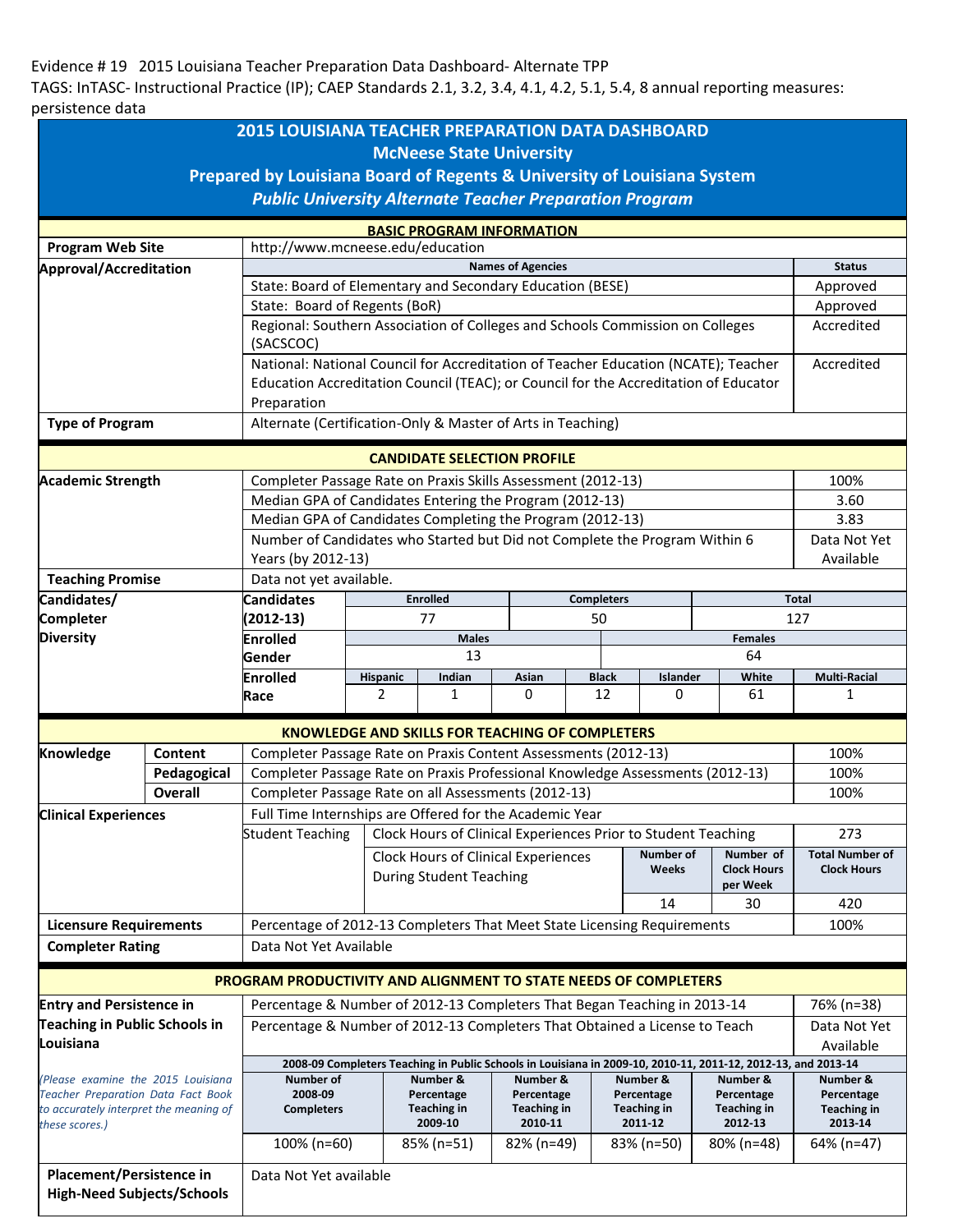Evidence # 19 2015 Louisiana Teacher Preparation Data Dashboard- Alternate TPP TAGS: InTASC- Instructional Practice (IP); CAEP Standards 2.1, 3.2, 3.4, 4.1, 4.2, 5.1, 5.4, 8 annual reporting measures: persistence data

*Assistance in the design of the Louisiana Teacher Preparation Dashboard was provided by the 2020 Key Effectiveness Indicators developed by Michael Allen, Edward Crowe, and Charles Coble, co-partners of Teacher Preparation Analytics.*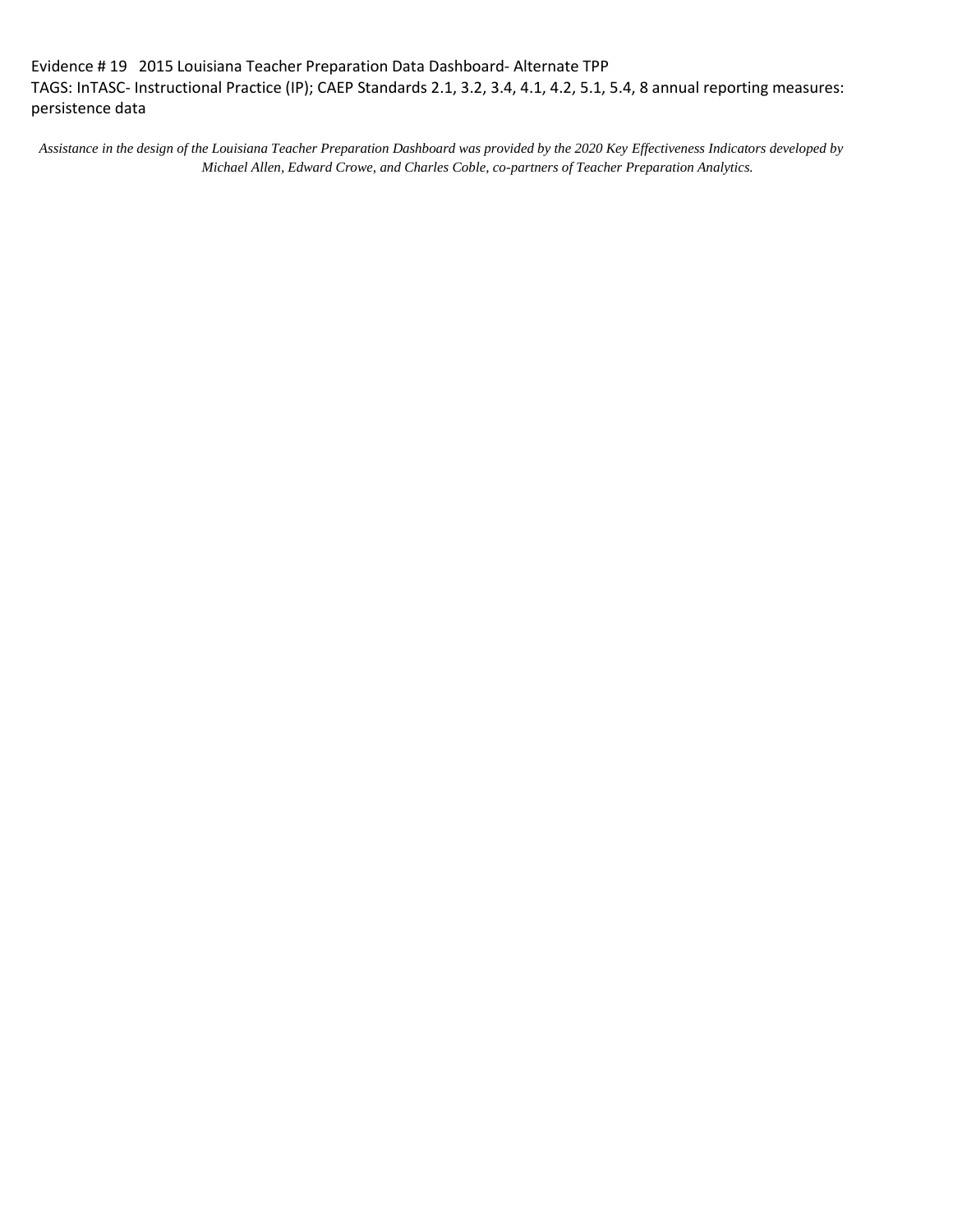## Evidence # 19 2015 Louisiana Teacher Preparation Data Dashboard- Alternate TPP

TAGS: InTASC- Instructional Practice (IP); CAEP Standards 2.1, 3.2, 3.4, 4.1, 4.2, 5.1, 5.4, 8 annual reporting measures: persistence data

|                                                                      | 2015 LOUISIANA TEACHER PREPARATION DATA DASHBOARD (CONT'D)                                                            |                                                                                                           |                                  |                                                                              |                                |  |  |  |
|----------------------------------------------------------------------|-----------------------------------------------------------------------------------------------------------------------|-----------------------------------------------------------------------------------------------------------|----------------------------------|------------------------------------------------------------------------------|--------------------------------|--|--|--|
|                                                                      | <b>McNeese State University</b>                                                                                       |                                                                                                           |                                  |                                                                              |                                |  |  |  |
|                                                                      | Prepared by Louisiana Board of Regents & University of Louisiana System                                               |                                                                                                           |                                  |                                                                              |                                |  |  |  |
|                                                                      | <b>Master of Arts in Teaching Alternate Teacher Preparation Program</b>                                               |                                                                                                           |                                  |                                                                              |                                |  |  |  |
|                                                                      | PERFORMANCE AS CLASSROOM TEACHERS (NEW TEACHERS WITH LESS THAN TWO YEARS OF TEACHING)<br>Mean Compass Student Outcome |                                                                                                           |                                  |                                                                              |                                |  |  |  |
| Impact on                                                            | <b>Compass Student Outcome Mean &amp; Number of Scores</b>                                                            |                                                                                                           |                                  |                                                                              |                                |  |  |  |
| K-12 Students                                                        | Score (2012-13 & 2013-14) and                                                                                         | $3.4$ (n=148)                                                                                             |                                  |                                                                              |                                |  |  |  |
| (Please examine the 2015                                             | Number of Scores for All New<br>Teachers with Less than Two Years                                                     |                                                                                                           |                                  |                                                                              |                                |  |  |  |
| Louisiana Teacher Preparation                                        | of Teaching                                                                                                           |                                                                                                           |                                  |                                                                              |                                |  |  |  |
| Data Fact Book to accurately<br>interpret the meaning of these       | Percentage and Number of 2012-13                                                                                      | <b>Compass Teacher Effectiveness Levels for Student Outcome Scores</b>                                    |                                  |                                                                              |                                |  |  |  |
| scores.)                                                             | and 2013-14 Compass Student                                                                                           | <b>Ineffective</b><br><b>Effective Emerging</b><br><b>Effective Proficient</b><br><b>Highly Effective</b> |                                  |                                                                              |                                |  |  |  |
|                                                                      | <i><b>Outcome Scores for the New</b></i>                                                                              | 3%                                                                                                        | 7%                               | 29%                                                                          | 61%                            |  |  |  |
|                                                                      | Teachers by LDOE Teacher                                                                                              |                                                                                                           |                                  |                                                                              |                                |  |  |  |
|                                                                      | <b>Effectiveness Levels</b>                                                                                           |                                                                                                           |                                  |                                                                              |                                |  |  |  |
| <b>Demonstrated Teaching</b>                                         | Mean Compass Professional                                                                                             | <b>Compass Professional Practice Mean &amp; Number of Scores</b>                                          |                                  |                                                                              |                                |  |  |  |
| <b>Skill</b>                                                         | Practice Score (2012-13 & 2013-<br>14) and Number of Scores for All                                                   |                                                                                                           |                                  | $3.3(n=148)$                                                                 |                                |  |  |  |
| (Please examine the 2015)                                            | New Teachers with Less than Two                                                                                       |                                                                                                           |                                  |                                                                              |                                |  |  |  |
| <b>Louisiana Teacher Preparation</b>                                 | <b>Years of Teaching</b>                                                                                              |                                                                                                           |                                  |                                                                              |                                |  |  |  |
| Data Fact Book to accurately<br>interpret the meaning of these       | Percentage and Number of 2012-13                                                                                      |                                                                                                           |                                  | <b>Compass Teacher Effectiveness Levels for Professional Practice Scores</b> |                                |  |  |  |
| scores.)                                                             | & 2013-14 Compass Professional                                                                                        | <b>Ineffective</b>                                                                                        | <b>Effective Emerging</b>        | <b>Effective Proficient</b>                                                  | <b>Highly Effective</b>        |  |  |  |
|                                                                      | Practice Scores for the New Teachers                                                                                  | 0%                                                                                                        | 7%                               | 53%                                                                          | 41%                            |  |  |  |
|                                                                      | by LDOE Teacher Effectiveness                                                                                         |                                                                                                           |                                  |                                                                              |                                |  |  |  |
|                                                                      | Levels                                                                                                                |                                                                                                           |                                  |                                                                              |                                |  |  |  |
| <b>Overall Impact and</b>                                            | <b>Mean Compass Final Evaluation</b><br>Score (2012-13 & 2013-14) and                                                 | <b>Compass Final Evaluation Mean &amp; Number of Scores</b>                                               |                                  |                                                                              |                                |  |  |  |
| <b>Demonstrated Teaching</b><br>Skill                                | Number of Scores for New Teachers                                                                                     | $3.3(n=148)$                                                                                              |                                  |                                                                              |                                |  |  |  |
|                                                                      | with Less than Two Years of                                                                                           |                                                                                                           |                                  |                                                                              |                                |  |  |  |
| (Please examine the 2015                                             | Teaching                                                                                                              |                                                                                                           |                                  |                                                                              |                                |  |  |  |
| <b>Louisiana Teacher Preparation</b><br>Data Fact Book to accurately | Percentage and Number of 2012-13                                                                                      | <b>Compass Teacher Effectiveness Levels for Final Evaluation Scores</b>                                   |                                  |                                                                              |                                |  |  |  |
| interpret the meaning of these                                       | & 2013-14 Compass Final Evaluation                                                                                    | <b>Ineffective</b><br>3%                                                                                  | <b>Effective Emerging</b><br>4%  | <b>Effective Proficient</b><br>50%                                           | <b>Highly Effective</b><br>43% |  |  |  |
| scores.)                                                             | Scores for the New Teachers by<br><b>LDOE Teacher Effectiveness Levels</b>                                            |                                                                                                           |                                  |                                                                              |                                |  |  |  |
|                                                                      |                                                                                                                       |                                                                                                           |                                  |                                                                              |                                |  |  |  |
|                                                                      |                                                                                                                       | Mean, Number of Scores, & Effectiveness Levels for Value-Added Scores of                                  |                                  |                                                                              |                                |  |  |  |
| <b>State Value Added Scores</b><br>for New Teachers in               | <b>Content Areas</b>                                                                                                  | Twenty-five or More New Teachers with Less Than Two Years of Teaching who                                 |                                  |                                                                              |                                |  |  |  |
| <b>Grades 4-10 with Less than</b>                                    |                                                                                                                       | Taught during 2009-10, 2010-11, 2011-12, 2012-13, or 2013-14                                              |                                  |                                                                              |                                |  |  |  |
| Two Years of Teaching by                                             | <b>Mathematics</b>                                                                                                    | $-2.7$ (n=31)                                                                                             |                                  |                                                                              |                                |  |  |  |
| <b>Content Areas (Twenty-</b>                                        |                                                                                                                       | <b>Effective Proficient</b><br><b>Ineffective</b><br><b>Effective Emerging</b><br><b>Highly Effective</b> |                                  |                                                                              |                                |  |  |  |
| five or More New                                                     |                                                                                                                       | 13%                                                                                                       | 55%                              | 16%                                                                          | 16%                            |  |  |  |
| <b>Teachers</b> )                                                    | <b>Science</b>                                                                                                        |                                                                                                           |                                  | $-2.0$ (n=31)                                                                |                                |  |  |  |
| (Please examine the 2015                                             |                                                                                                                       |                                                                                                           |                                  |                                                                              |                                |  |  |  |
| Louisiana Teacher Preparation                                        |                                                                                                                       | Ineffective                                                                                               | <b>Effective Emerging</b>        | <b>Effective Proficient</b>                                                  | <b>Highly Effective</b>        |  |  |  |
| Data Fact Book to accurately<br>interpret the meaning of these       |                                                                                                                       | 13%                                                                                                       | 52%                              | 19%                                                                          | 16%                            |  |  |  |
| scores.)                                                             | <b>Social Studies</b>                                                                                                 | $-1.7$ (n=31)                                                                                             |                                  |                                                                              |                                |  |  |  |
|                                                                      |                                                                                                                       | Ineffective                                                                                               | <b>Effective Emerging</b>        | <b>Effective Proficient</b>                                                  | <b>Highly Effective</b>        |  |  |  |
|                                                                      |                                                                                                                       | 13%                                                                                                       | 42%                              | 32%                                                                          | 13%                            |  |  |  |
|                                                                      | English/Language Arts/Reading                                                                                         | $-3.7$ (n=32)                                                                                             |                                  |                                                                              |                                |  |  |  |
|                                                                      |                                                                                                                       |                                                                                                           |                                  |                                                                              |                                |  |  |  |
|                                                                      |                                                                                                                       | Ineffective<br>22%                                                                                        | <b>Effective Emerging</b><br>41% | <b>Effective Proficient</b><br>25%                                           | <b>Highly Effective</b><br>13% |  |  |  |
|                                                                      |                                                                                                                       |                                                                                                           |                                  |                                                                              |                                |  |  |  |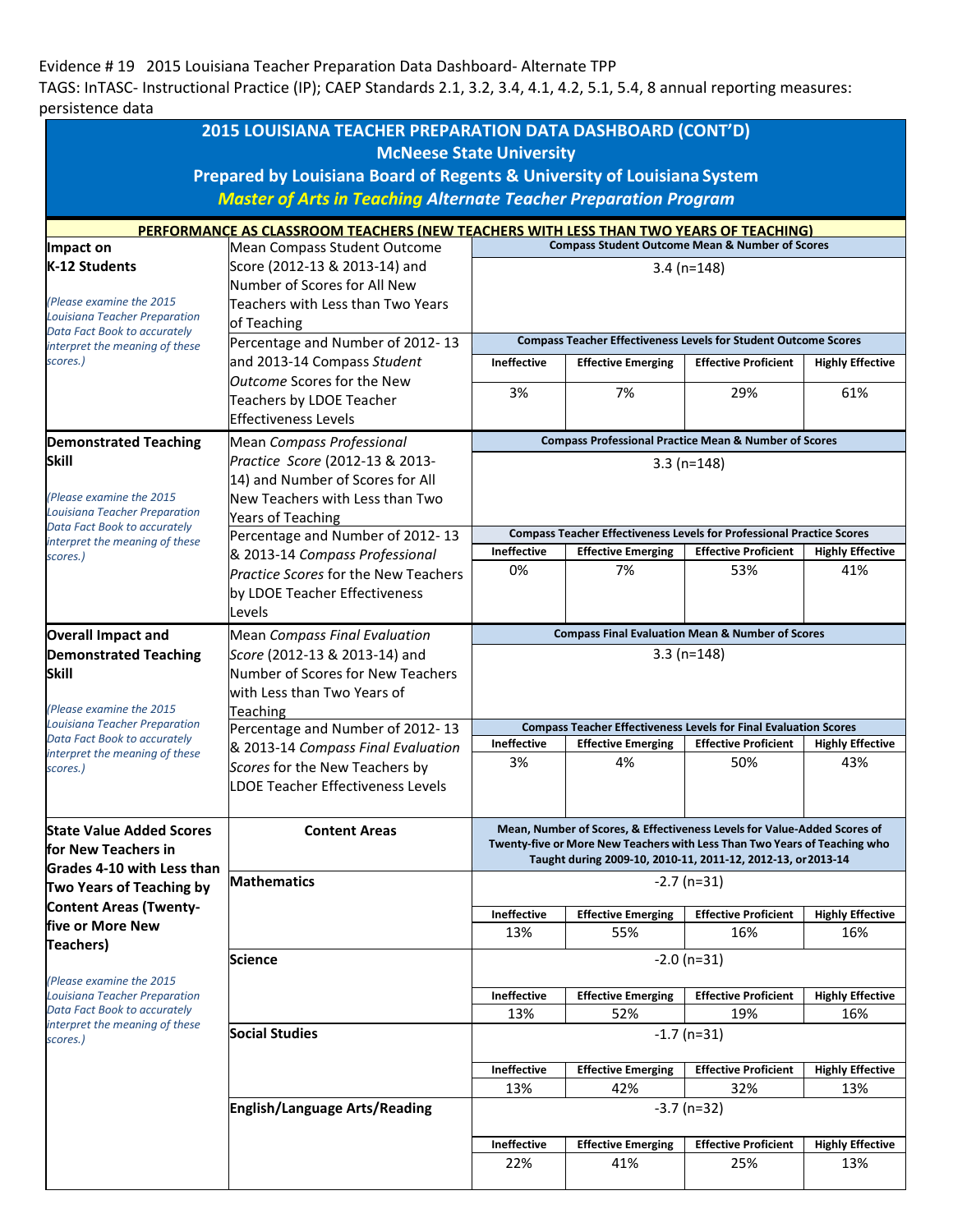## Evidence # 19 2015 Louisiana Teacher Preparation Data Dashboard- Alternate TPP TAGS: InTASC- Instructional Practice (IP); CAEP Standards 2.1, 3.2, 3.4, 4.1, 4.2, 5.1, 5.4, 8 annual reporting measures: persistence data

**K-12 Student Perceptions** Data Not Yet Available.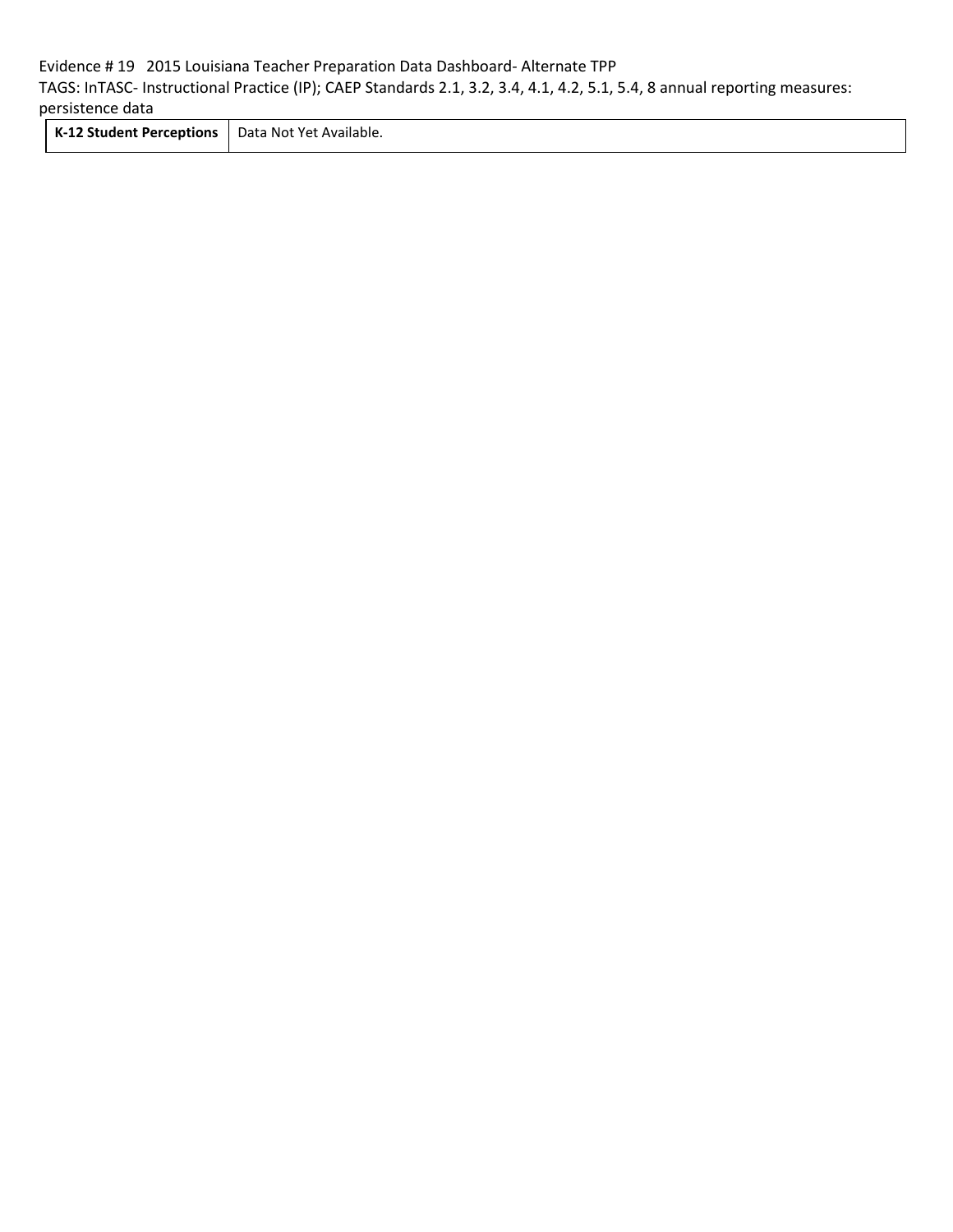## Evidence # 19 2015 Louisiana Teacher Preparation Data Dashboard- Alternate TPP

TAGS: InTASC- Instructional Practice (IP); CAEP Standards 2.1, 3.2, 3.4, 4.1, 4.2, 5.1, 5.4, 8 annual reporting measures: persistence data

|                                                                      | 2015 LOUISIANA TEACHER PREPARATION DATA DASHBOARD (CONT'D)                            |                                                                                                                                              |                                                                              |                             |                         |  |  |
|----------------------------------------------------------------------|---------------------------------------------------------------------------------------|----------------------------------------------------------------------------------------------------------------------------------------------|------------------------------------------------------------------------------|-----------------------------|-------------------------|--|--|
|                                                                      | <b>McNeese State University</b>                                                       |                                                                                                                                              |                                                                              |                             |                         |  |  |
|                                                                      | Prepared by Louisiana Board of Regents & University of Louisiana System               |                                                                                                                                              |                                                                              |                             |                         |  |  |
|                                                                      |                                                                                       |                                                                                                                                              |                                                                              |                             |                         |  |  |
|                                                                      | <b>Certification-Only Alternate Teacher Preparation Program</b>                       |                                                                                                                                              |                                                                              |                             |                         |  |  |
|                                                                      | PERFORMANCE AS CLASSROOM TEACHERS (NEW TEACHERS WITH LESS THAN TWO YEARS OF TEACHING) |                                                                                                                                              |                                                                              |                             |                         |  |  |
| Impact on                                                            | Mean Compass Student Outcome                                                          | <b>Compass Student Outcome Mean &amp; Number of Scores</b>                                                                                   |                                                                              |                             |                         |  |  |
| K-12 Students                                                        | Score (2012-13 & 2013-14) and                                                         | $3.4 (n=78)$                                                                                                                                 |                                                                              |                             |                         |  |  |
|                                                                      | Number of Scores for All New                                                          |                                                                                                                                              |                                                                              |                             |                         |  |  |
| (Please examine the 2015)                                            | Teachers with Less than Two Years                                                     |                                                                                                                                              |                                                                              |                             |                         |  |  |
| <b>Louisiana Teacher Preparation</b><br>Data Fact Book to accurately | of Teaching                                                                           |                                                                                                                                              |                                                                              |                             |                         |  |  |
| interpret the meaning of these                                       | Percentage and Number of 2012-13                                                      | <b>Compass Teacher Effectiveness Levels for Student Outcome Scores</b>                                                                       |                                                                              |                             |                         |  |  |
| scores.)                                                             | and 2013-14 Compass Student                                                           | <b>Ineffective</b>                                                                                                                           | <b>Effective Emerging</b>                                                    | <b>Effective Proficient</b> | <b>Highly Effective</b> |  |  |
|                                                                      | <b>Outcome Scores for the New</b>                                                     | 1%                                                                                                                                           | 13%                                                                          | 22%                         | 64%                     |  |  |
|                                                                      | Teachers by LDOE Teacher                                                              |                                                                                                                                              |                                                                              |                             |                         |  |  |
|                                                                      | <b>Effectiveness Levels</b>                                                           |                                                                                                                                              |                                                                              |                             |                         |  |  |
| <b>Demonstrated Teaching</b>                                         | Mean Compass Professional                                                             |                                                                                                                                              | <b>Compass Professional Practice Mean &amp; Number of Scores</b>             |                             |                         |  |  |
| <b>Skill</b>                                                         | Practice Score (2012-13 & 2013-                                                       | $3.3(n=78)$                                                                                                                                  |                                                                              |                             |                         |  |  |
|                                                                      | 14) and Number of Scores for All                                                      |                                                                                                                                              |                                                                              |                             |                         |  |  |
| (Please examine the 2015)                                            | New Teachers with Less than Two                                                       |                                                                                                                                              |                                                                              |                             |                         |  |  |
| <b>Louisiana Teacher Preparation</b><br>Data Fact Book to accurately | <b>Years of Teaching</b>                                                              |                                                                                                                                              |                                                                              |                             |                         |  |  |
| interpret the meaning of these                                       | Percentage and Number of 2012-13                                                      |                                                                                                                                              | <b>Compass Teacher Effectiveness Levels for Professional Practice Scores</b> |                             |                         |  |  |
| scores.)                                                             | & 2013-14 Compass Professional                                                        | <b>Ineffective</b>                                                                                                                           | <b>Effective Emerging</b>                                                    | <b>Effective Proficient</b> | <b>Highly Effective</b> |  |  |
|                                                                      | Practice Scores for the New Teachers                                                  | 0%                                                                                                                                           | 6%                                                                           | 49%                         | 45%                     |  |  |
|                                                                      | by LDOE Teacher Effectiveness                                                         |                                                                                                                                              |                                                                              |                             |                         |  |  |
|                                                                      | Levels                                                                                |                                                                                                                                              |                                                                              |                             |                         |  |  |
| <b>Overall Impact and</b>                                            | Mean Compass Final Evaluation<br>Score (2012-13 & 2013-14) and                        | <b>Compass Final Evaluation Mean &amp; Number of Scores</b>                                                                                  |                                                                              |                             |                         |  |  |
| <b>Demonstrated Teaching</b>                                         |                                                                                       | $3.4$ (n=78)                                                                                                                                 |                                                                              |                             |                         |  |  |
| <b>Skill</b>                                                         | Number of Scores for New Teachers                                                     |                                                                                                                                              |                                                                              |                             |                         |  |  |
|                                                                      | with Less than Two Years of                                                           |                                                                                                                                              |                                                                              |                             |                         |  |  |
| (Please examine the 2015)                                            | Teaching                                                                              |                                                                                                                                              |                                                                              |                             |                         |  |  |
| <b>Louisiana Teacher Preparation</b><br>Data Fact Book to accurately | Percentage and Number of 2012-13                                                      |                                                                                                                                              | <b>Compass Teacher Effectiveness Levels for Final Evaluation Scores</b>      |                             |                         |  |  |
| interpret the meaning of these                                       | & 2013-14 Compass Final Evaluation                                                    | Ineffective                                                                                                                                  | <b>Effective Emerging</b>                                                    | <b>Effective Proficient</b> | <b>Highly Effective</b> |  |  |
| scores.)                                                             | Scores for the New Teachers by                                                        | 1%                                                                                                                                           | 5%                                                                           | 45%                         | 49%                     |  |  |
|                                                                      | <b>LDOE Teacher Effectiveness Levels</b>                                              |                                                                                                                                              |                                                                              |                             |                         |  |  |
|                                                                      |                                                                                       |                                                                                                                                              |                                                                              |                             |                         |  |  |
| <b>State Value Added Scores</b>                                      | <b>Content Areas</b>                                                                  | Mean, Number of Scores, & Effectiveness Levels for Value-Added Scores of                                                                     |                                                                              |                             |                         |  |  |
| for New Teachers in                                                  | <b>Mathematics</b>                                                                    | Twenty-five or More New Teachers with Less Than Two Years of Teaching who<br>Taught during 2011-12, 2012-13, or 2013-14<br>$N/A$ (n= $N/A$ ) |                                                                              |                             |                         |  |  |
| Grades 4-10 with Less than                                           |                                                                                       |                                                                                                                                              |                                                                              |                             |                         |  |  |
| Two Years of Teaching by                                             |                                                                                       |                                                                                                                                              |                                                                              |                             |                         |  |  |
| <b>Content Areas (Twenty-</b>                                        |                                                                                       | Ineffective                                                                                                                                  | <b>Effective Emerging</b>                                                    | <b>Effective Proficient</b> | <b>Highly Effective</b> |  |  |
| five or More New                                                     |                                                                                       | N/A                                                                                                                                          | N/A                                                                          | N/A                         | N/A                     |  |  |
| <b>Teachers)</b>                                                     |                                                                                       |                                                                                                                                              |                                                                              |                             |                         |  |  |
|                                                                      | <b>Science</b>                                                                        | $N/A$ (n= $N/A$ )                                                                                                                            |                                                                              |                             |                         |  |  |
| (Please examine the 2015)<br><b>Louisiana Teacher Preparation</b>    |                                                                                       | Ineffective                                                                                                                                  | <b>Effective Emerging</b>                                                    | <b>Effective Proficient</b> | <b>Highly Effective</b> |  |  |
| Data Fact Book to accurately                                         |                                                                                       | N/A                                                                                                                                          | N/A                                                                          | N/A                         | N/A                     |  |  |
| interpret the meaning of these                                       | <b>Social Studies</b>                                                                 |                                                                                                                                              |                                                                              |                             |                         |  |  |
| scores.)                                                             |                                                                                       | $N/A$ (n=N/A)                                                                                                                                |                                                                              |                             |                         |  |  |
|                                                                      |                                                                                       | Ineffective                                                                                                                                  | <b>Effective Emerging</b>                                                    | <b>Effective Proficient</b> | <b>Highly Effective</b> |  |  |
|                                                                      |                                                                                       | N/A                                                                                                                                          | N/A                                                                          | N/A                         | N/A                     |  |  |
|                                                                      | English/Language Arts/Reading                                                         | $N/A$ (n= $N/A$ )                                                                                                                            |                                                                              |                             |                         |  |  |
|                                                                      |                                                                                       | Ineffective                                                                                                                                  | <b>Effective Emerging</b>                                                    | <b>Effective Proficient</b> | <b>Highly Effective</b> |  |  |
|                                                                      |                                                                                       | N/A                                                                                                                                          | N/A                                                                          | N/A                         | N/A                     |  |  |
|                                                                      |                                                                                       |                                                                                                                                              |                                                                              |                             |                         |  |  |
| <b>K-12 Student Perceptions</b>                                      | Data Not Yet Available.                                                               |                                                                                                                                              |                                                                              |                             |                         |  |  |